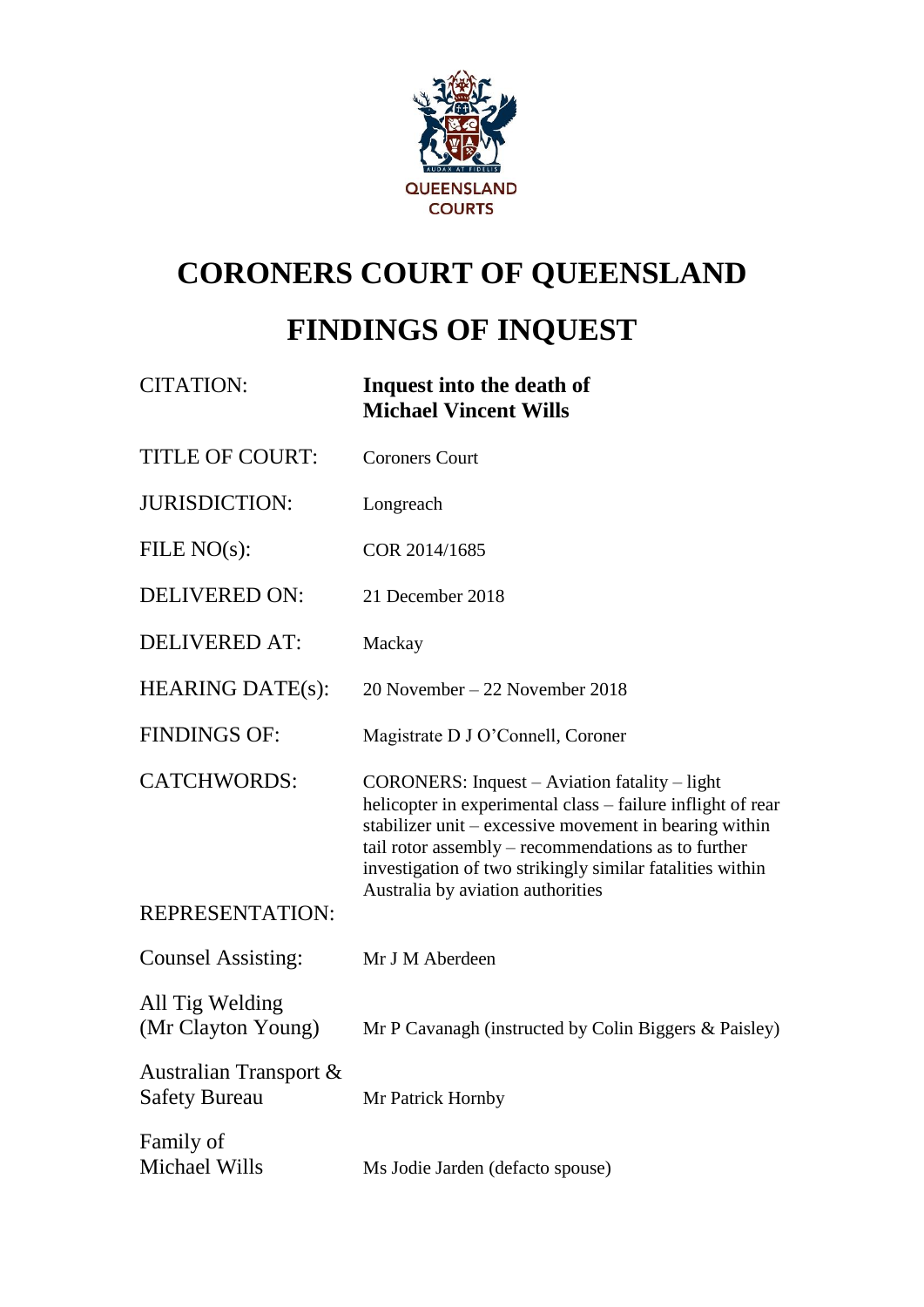- [1]. On 12 May 2014 Mr Wills was involved in a fatal helicopter crash. He was the sole occupant and pilot of the single seat helicopter. The crash was not witnessed. The reason for the crash was required to be established.
- [2]. This inquest examines the circumstances of that incident and what is appropriate to prevent its repetition.

# **Tasks to be performed**

- [3]. My primary task under the *Coroners Act 2003* is to make findings as to who the deceased person is, how, when, where, and what, caused them to die<sup>1</sup>. In Mr Wills' case there is no real contest as to who, when, where, or what caused him to die. The real issues are directed to the how he came to die.
- [4]. Accordingly the List of Issues for this Inquest are:-
	- 1. The information required by section 45(2) of the *Coroners Act 2003*, namely: who, how, when, where, and what, caused Mr Wills' death,
	- 2. What caused the person's death:
		- a. pilot error;
		- b. mechanical failure;
		- c. maintenance, modifications and/or repairs; or
		- d. design/manufacture issues?
	- 3. Whether any further technical investigations should be undertaken addressing the possible cause, or causes, of any mechanical failure suspected to have contributed to this death?
- [5]. The second task in any inquest is for the coroner to make comments on anything connected with the death investigated at an inquest that relate to public health or safety, the administration of justice, or ways to prevent deaths from happening in similar circumstances in the future<sup>2</sup>.
- [6]. The third task is that if I reasonably suspect a person has committed an offence<sup>3</sup>, committed official misconduct<sup>4</sup>, or contravened a person's professional or trade, standard or obligation<sup>5</sup>, then I may refer that information to the appropriate disciplinary body for them to take any action they deem appropriate.
- [7]. In these findings I address these three tasks in their usual order, section 45 Findings, section 46 Coroners Comments, and then section 48 Reporting Offences or Misconduct. I have used headings, for convenience only, for each of these in my findings.

<u>.</u>

<sup>&</sup>lt;sup>1</sup> Coroners Act 2003 s.  $45(2)(a) - (e)$  inclusive

 $2$  ibid s.46(1)

<sup>3</sup> Ibid s.48(2)

<sup>4</sup> Ibid s.48(3)

<sup>5</sup> Ibid s.48(4)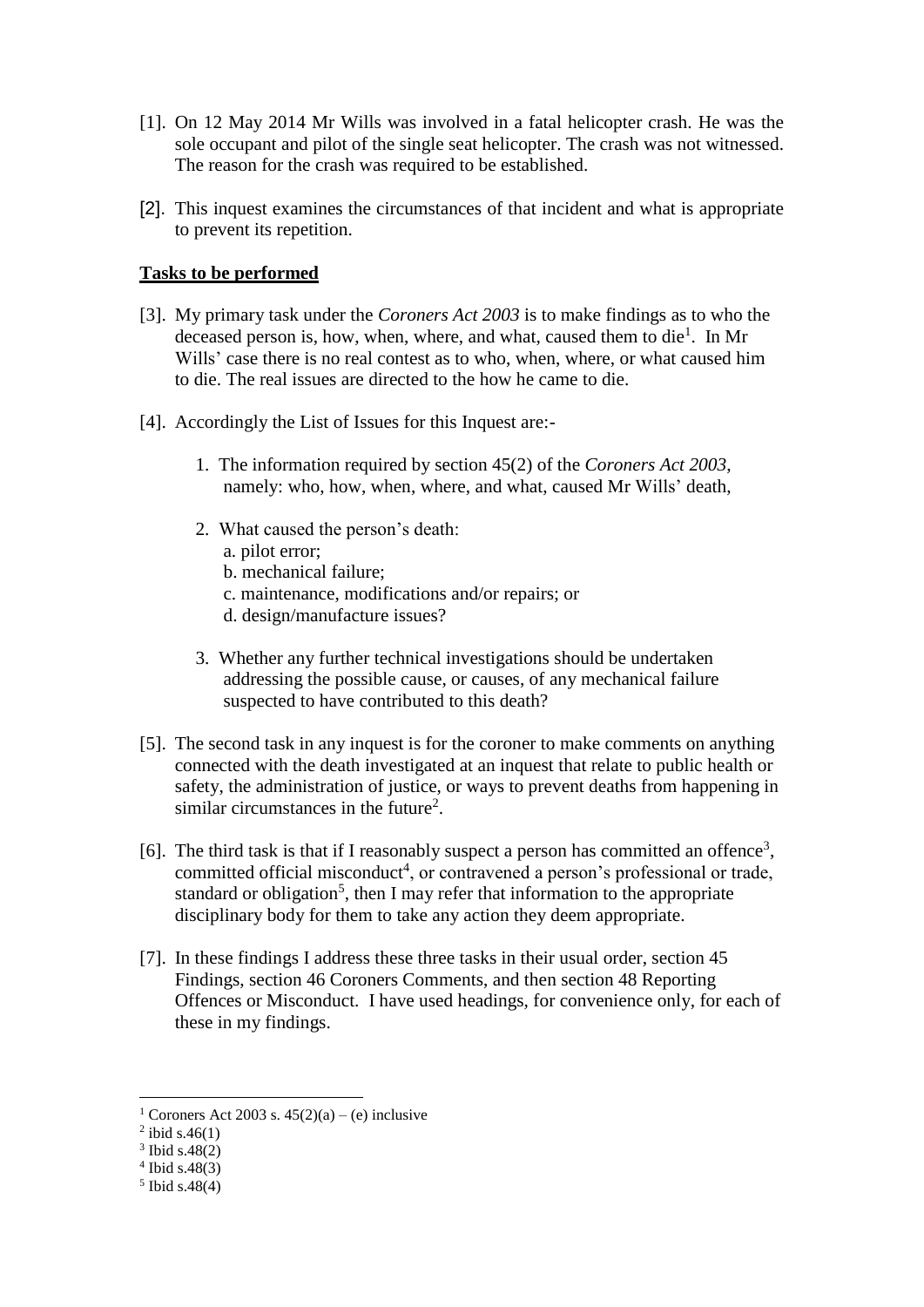# **Factual Background & Evidence**

[8]. On 12 May 2014 Mr Wills was conducting aerial spotting<sup>6</sup>, using a helicopter, for mustering cattle on a property roughly 43 kilometres northwest of Barcaldine in Central Queensland. At some time between 4:30 PM and 5.00 PM members of the mustering party became concerned when they had not heard from him for a period of time and he was not responding to attempted radio contact. They commenced searching in the direction he was last seen flying and at about 7:55 PM the helicopter was located, inverted, in a dry creek bed. Mr Wills had been fatally injured and the helicopter very substantially damaged. No fire had occurred. It appeared the helicopter had landed in an uncontrolled way with debris located over a significant area and along the path he had been flying. Accordingly it was considered to be a crash but the reason why the helicopter crashed, as it was unwitnessed, needed to be determined.

# Initial Investigations into the incident:

- [9]. The Queensland Police Service (QPS) immediately attended the scene, conducted preliminary investigations, took photographs and collected the wreckage for expert examination. Fortunately it was investigated<sup>7</sup> by the Australian Transport Safety Bureau (ATSB) who did an examination of the site and wreckage on  $23<sup>rd</sup> - 25<sup>th</sup>$  June 2014. The initial QPS investigatory steps were helpful and the ATSB report is thorough and detailed.
- [10]. There was not found<sup>8</sup> any contribution from medical episode<sup>9</sup>, inclement weather, encounter with an object<sup>10</sup> whilst in flight, engine failure<sup>11</sup>, pilot inexperience<sup>12</sup>, fatigue, lack of familiarity with this aircraft<sup>13</sup>, pilot error, overloading<sup>14</sup>, illegal or illicit substance<sup>15</sup>, excessive weight<sup>16</sup>, rather it appeared that a piece of the aircraft had failed whilst in flight. In very short summary the ATSB investigation found that a section of the tail rotor

<sup>&</sup>lt;sup>6</sup> 'spotting' is slightly different from mustering, and would not involve many dynamic movements on the aircraft as the pilot is in a fairly stable high position observing and directing those on the ground who are doing the mustering. Mr Scott Counsell's evidence made it clear that Mr Wills was spotting, not mustering and indeed these were 'fat cattle' and so were only being 'walked in'. Accordingly there was no aeronautically challenging flying, in fact quite the opposite, the cattle were trying to be kept as calm and in good, heavy, condition as possible for sale. This was also confirmed by Mr Addy who was assisting with the muster.

<sup>&</sup>lt;sup>7</sup> The ATSB now investigates all fatal accidents involving powered amateur-built, experimental and warbird aircraft with a CASA VH-registration, as this aircraft had insignia VH-SWQ. The ATSB standard being brought to such investigations is appreciated.

<sup>&</sup>lt;sup>8</sup> I dismiss these issues quickly so focus can be had to the real issues for the crash.

<sup>&</sup>lt;sup>9</sup> the autopsy did not find any underlying medical illness which caused or contributed to the incident occurring

<sup>&</sup>lt;sup>10</sup> For instance bird or vegetation such as a tree limb.

 $11$  whether due to engine failure or poor fuel quality

<sup>&</sup>lt;sup>12</sup> Mr Wills was appropriately licensed

 $13$  Mr Wills regularly flew this helicopter

<sup>&</sup>lt;sup>14</sup> There is mention of aftermarket metal baskets but the weight is not identified as a causal factor.

<sup>&</sup>lt;sup>15</sup> The Toxicology screen was clear of any blood alcohol, medications, or illicit drugs.

<sup>&</sup>lt;sup>16</sup> From the evidence it appears clear that the aircraft was well under its weight limits (and perhaps I should clarify weight is take-off weight as opposed to overloading such as carrying objects, splitting hairs perhaps, but it was issues separately addressed).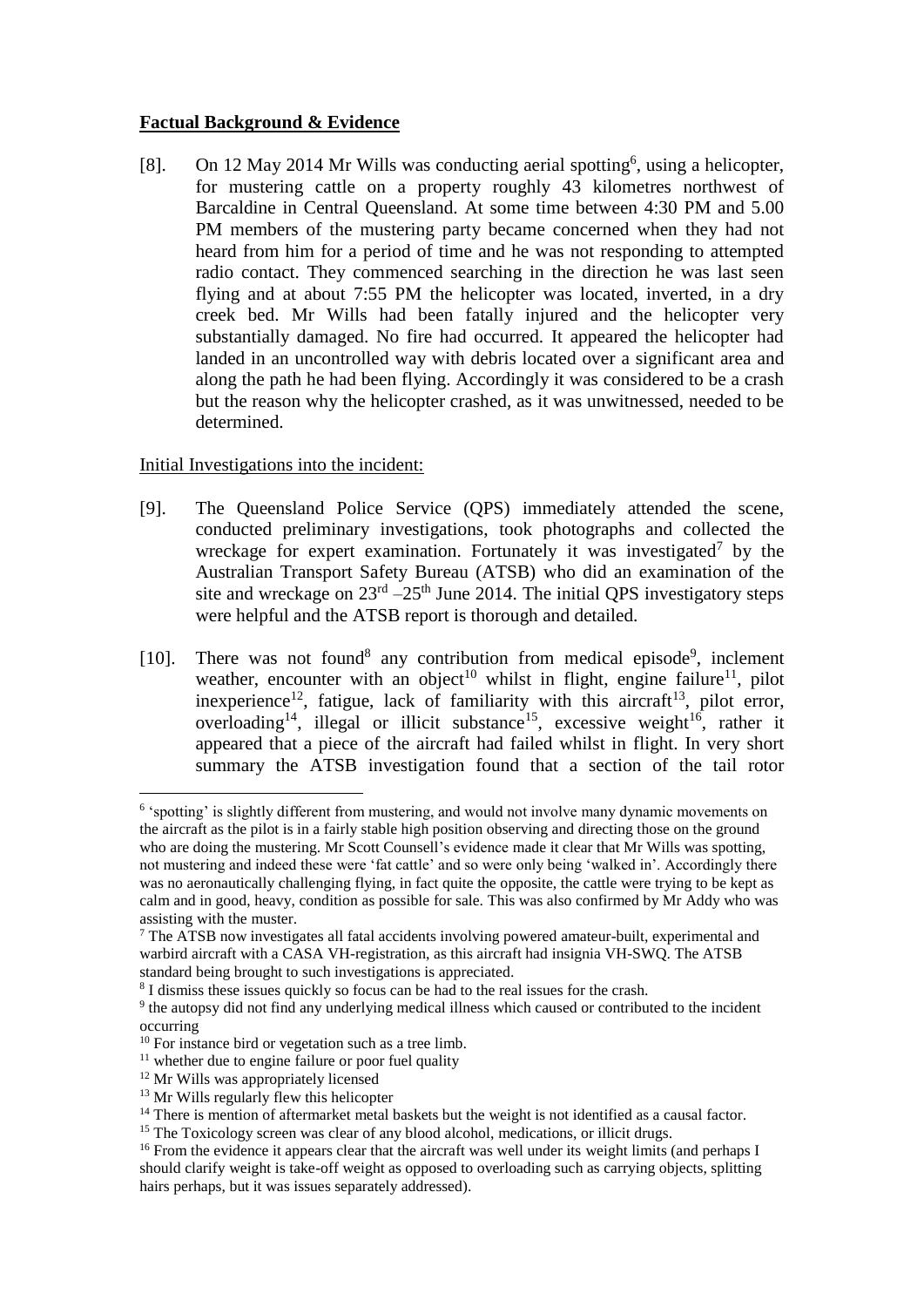assembly, known as the rear stabiliser assembly, had failed mid-flight, separating from the aircraft, impacting the tail rotor, and causing the crash<sup>17</sup>. Evidence at the scene, and later inspections, confirmed this. The failure had occurred where the vertical sections of the fixed stabiliser fins of the assembly and the horizontal stabiliser fin, attaches to a conical mount which is then affixed to the tail boom $^{18}$ .

- [11]. It appeared to investigators that the original manufactured item had been welded on at least two occasions post-manufacture. Detailed microscopic examination of the stabiliser mount fracture revealed metal fatigue cracking that primarily followed near the welded portions of the tube junction. The fatigued crack had progressed around 40-50% of the tube's circumference<sup>19</sup> before it had failed catastrophically inflight.
- [12]. In addition the testing showed the fracture path primarily followed near the welded portions of the tube junction. The welds themselves did not fail, rather the tubing simply fractured along the non-reinforced metal next to the welded sections, the path of least resistance so to speak. High magnification of the fracture surface showed evidence of clearly defined 'fatigue progression bands', and that evidence showed that this meant that the stresses occurred on occasions sequentially and progressively rather than being one acute incident. That is confirmation that continual or repeated excessive vibration led to the failure rather than say a single impact with an object such as the tail stabiliser striking a tree limb or bird.

#### Focus into the reason for the failure in-flight:

- [13]. As I have outlined, a large number of possible causes for the aircraft crash were investigated and eliminated. After hearing the evidence it was very clear that what occurred, and I find, was that the rear stabiliser assembly failed whilst the helicopter was in flight, and specifically, the failure occurred at the junction of the conical mount and the three-way tubing<sup>20</sup> which connects to it to which the stabiliser fins are then mounted. The evidence was that there was no acute injury to the conical mount, rather MPI testing showed that it failed through repeated overstressing of the metal, which showed in the testing to have caused defined fatigue progression bands in the metal. Therefore, one single event to cause the stress in the metal could be eliminated, and it had fatigued through repeated incidences of being overstressed.
- [14]. Overstressing can occur through operating the aircraft outside its safe envelope of aeronautical performance or can occur through its' use such as a hard landing, or components of the helicopter causing excessive vibration.

<sup>&</sup>lt;sup>17</sup> Once this occurred inflight the aircraft was uncontrollable.

<sup>&</sup>lt;sup>18</sup> If I have poorly worded this technically there are photographs at Figure 9 of the ATSB report, exhibit D1, which shows the item I am referring to

<sup>&</sup>lt;sup>19</sup> see exhibit D1 at page eleven (final paragraph)

 $^{20}$  Which tubing was later tested by the ATSB and determined to be an alloy and not plain carbon steel. so it was of a suitable aviation style material.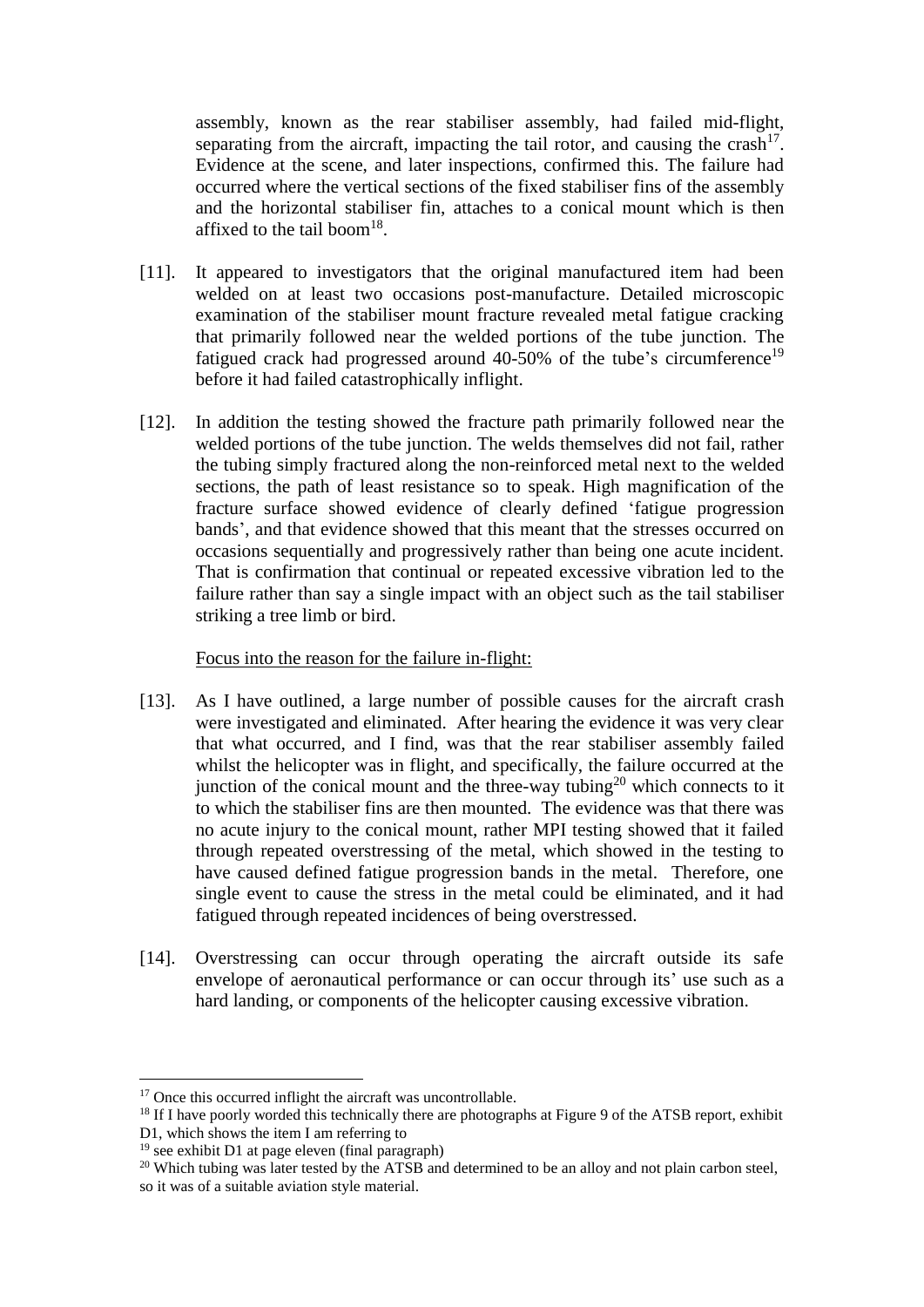- [15]. Whilst there was evidence from one witness that Mr Wills was observed to have flown the helicopter at a speed which was considered above what that witness thought acceptable (70 knots  $-v-$  35-40 knots) the manufacturer's performance specifications indicate that the aircraft was designed to accommodate a speed of 70 knots. This was the only occasion mentioned in evidence of the aircraft being possibly operated at too high a speed. Therefore, one occasion is not enough to create progression bands which occurred over time. There was also the suggestion, broadly stated in evidence, that the helicopter was not suited for the purposes to which Mr Wills put it, which is mustering as there can be many dynamic inputs made by the operator whilst flying which goes to the limits of the aircraft's performance. In addition it was suggested that it was operating in remote Central Queensland which is a harsh environment with high ambient temperatures and dust. There was no evidence to give any analysis of the actual logged work the helicopter performed in terms of, for instance, a certain percentage of it was helicopter mustering at a low altitude level with significant dynamic inputs by the pilot such as where the pilot themselves are mustering stock, rather, the evidence was that Mr Wills operated mainly as a spotter for mustering operations on the ground being conducted by stockmen on horses or motorbikes.
- [16]. Mustering versus spotting for mustering may seem like splitting hairs to some, but the facts are, and the evidence bore out, particularly the evidence by Mr Counsell and Mr Addy, that spotting only was being conducted on this occasion and that involved the helicopter sitting high above the paddock at a set height (at about 300 vertical metres), and observing the livestock and persons on the ground conducting the mustering, and directing those persons on the ground as to where to go to guide the stock. That involves a lot of time simply hovering and slowly moving around. There is not repeated dynamic inputs, nor dramatic flying, by the pilot. Mr Counsel's evidence went even further to say that on this occasion these were 'fat cattle' being mustered for sale and so were only being walked in to ensure they kept their weight. Clearly, the mustering activities were conducted as placidly as possible. When the helicopter crashed it was last seen flying away 'normally' so there was not any dynamically challenging flying occurring at that time. The helicopter crashed less than 1 kilometre away from where it was last observed.
- [17]. I should also add that there was no particular thermal wind activity, and none would have been expected being mid-May and late afternoon when the incident occurred, accordingly thermals or sudden wind gusts can be discounted as a causal factor.
- [18]. Other evidence was that spotting was the main use Mr Wills undertook with the helicopter, as well as checking fence lines and simple transportation trips. Each of these are relatively straightforward, and if I may use the term "nondynamic" flying.
- [19]. There was the possibility that the stabiliser mount location, where it attached to the tail boom, may have been the source of vibration when it was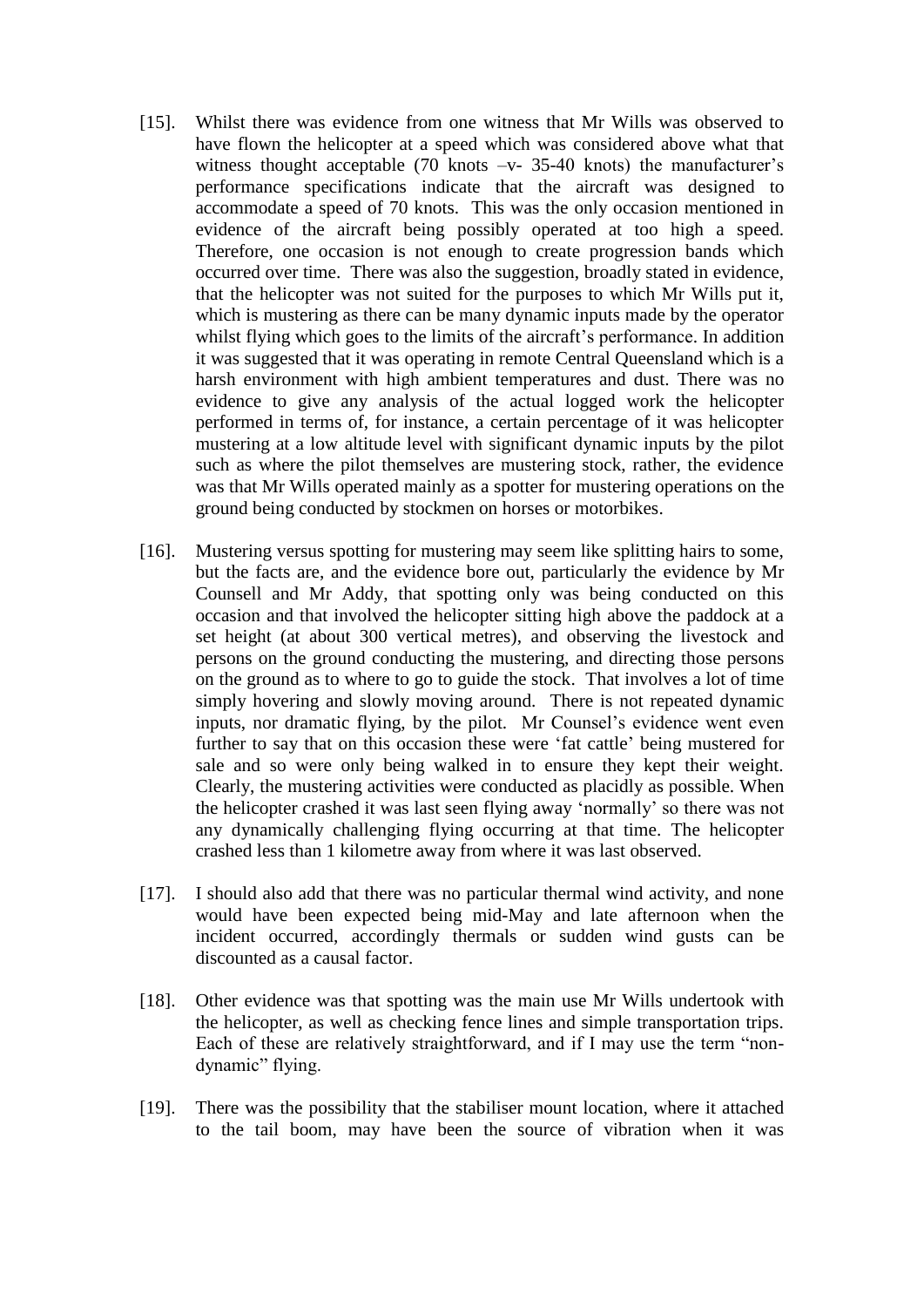relocated<sup>21</sup> from 88mm to 115mm from the tail rotor gearbox. Whilst this was theoretically an issue Mr Carmody gave evidence that he has flown the aircraft in both configurations and it had no discernible effect on the aircraft whatsoever. I accept that evidence.

- [20]. Another possible source of vibration to the aircraft can occur through, and after, a hard landing where the aircraft has been set down too quickly. The hard landing sends a vibration through the aircraft which can cause damage. The particular aircraft had in its landing gear certain metal inserts which were used as a visual marker to indicate a prior hard landing. There was not recorded in the aircraft's logbook any evidence that a hard landing had occurred yet there was found to be an insert which confirmed that a hard landing had in fact occurred at some time. Ms Jarden indicated that she was not aware that Mr Wills had ever experienced a hard landing and the prior owner specifically said that no hard landing occurred in the 25 operational hours that they had flown the helicopter before its sale to Mr Wills. Therefore the incidents of when the hard landing occurred could not be identified but clearly there was evidence, which I accept, that a hard landing had occurred at some time<sup>22</sup>. Accordingly, its contribution to the progressive metal fatigue could not be entirely eliminated, but again it would have been only one instance and not a repetitive occurrence.
- [21]. Thirdly, it may be that certain components of the helicopter caused excessive vibration. There was some evidence that perhaps carburettor tuning and a support bracket could lead to the engine "running rough" and this induces vibration in the aircraft, which if I may use the term is a non-designed harmonic vibration (as there are certain vibrations which the aircraft is designed to withstand). I am satisfied on the evidence that this particular aircraft, particularly in view of my later findings detailed below, did not suffer from any carburettor issues which caused the excessive vibration. This is particularly supported by the fact that the helicopter had an after-market support added to a carburettor which persons indicated would have prevented or lessened the likelihood of this issue being of any significance. In addition, there was no documented work to the helicopter where the carburettor required re-tuning or the engine 'running rough' was ever noted.
- [22]. What was of great significance in the history of this helicopter was the continual requirement to rebalance (that is dynamically rebalance) the tail rotor blades. This was borne out not just in the aircraft's maintenance records but from the evidence of witnesses.
- [23]. The maintenance records show that the aircraft required tail rotor rebalancing at the time of its construction 0-25 hours, 130 hours, 227 hours, 295 hours and up to the date of the crash where 351.4 hours is recorded. This means there is

<sup>&</sup>lt;sup>21</sup> It was relocated this distance of 27mm to accommodate a possible change in engines for the Australian market to allow a forced induction engine (people variously described it as turbo-charging and super-charging, although they are actually quite different forms of forced engine induction). <sup>22</sup> Whatever hard landing that occurred did not involve the tail boom or its components striking the

ground as the rear stabiliser skeg (on the underside of the vertical stabiliser fins) was undamaged and had never been replaced.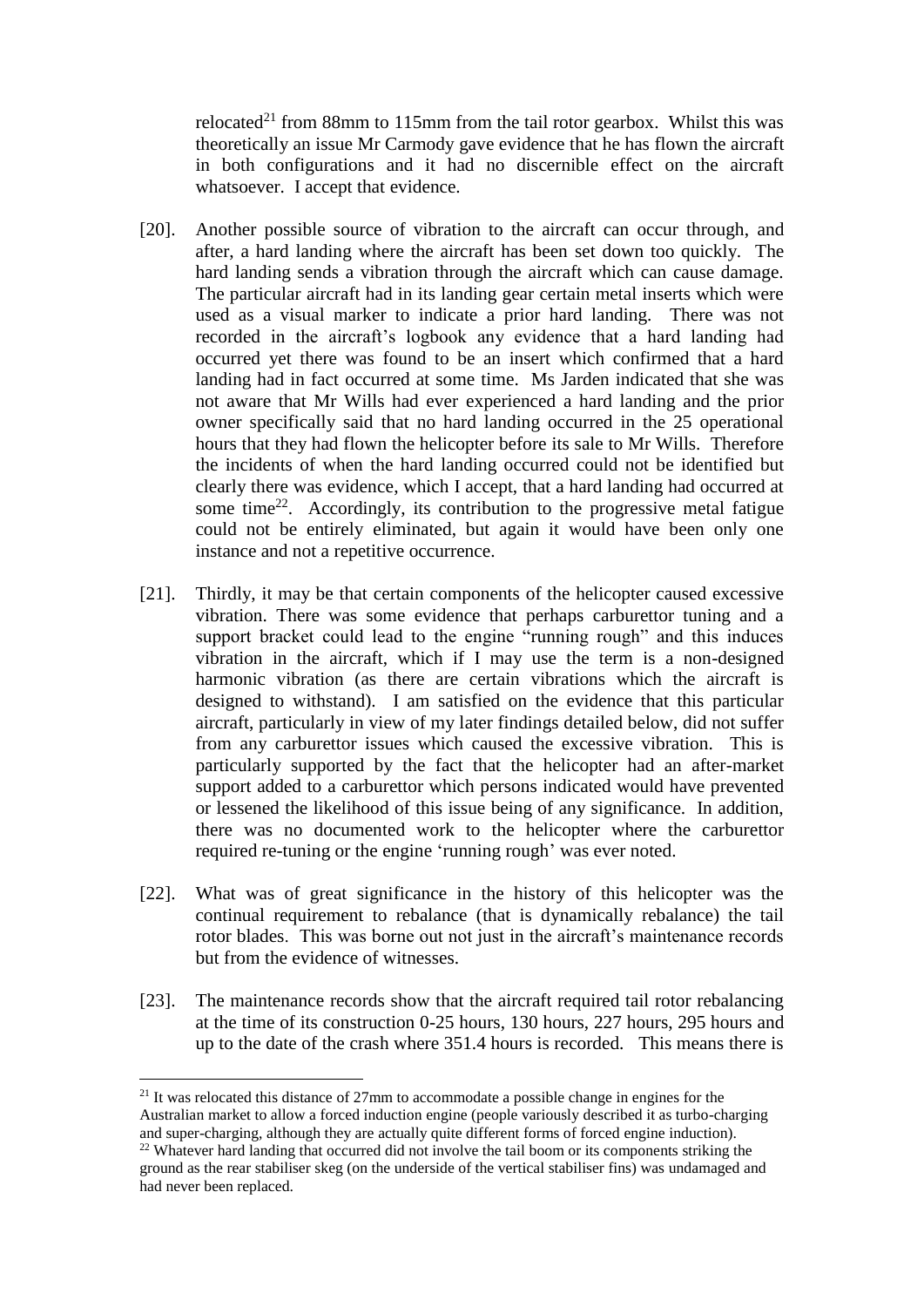a progressive *declining* incidence rate, expressed in hours of 105-130, 97, 68 and 56-60 hours. Therefore, there is clearly a declining rate of requirement for rebalancing and this is especially concerning when one licensed aircraft maintenance engineer  $(LAME)$  said that a competitor helicopter<sup>23</sup> routinely achieves 800 hours before requiring dynamic rebalancing.

- [24]. In addition to this the tail rotor vibration and being out of balance was of such a concern to Mr Wills that he videoed what he thought was excessive 'play' in the tail rotor gearbox's output bearing (and rear stabiliser assembly). He forwarded this video to the Argentine manufacturer for comment. What is most concerning from this was that the particular tail rotor gearbox in his machine serial number 011 had just been replaced six days earlier with a brand new, un-used, tail rotor gearbox from machine serial number 026. This suggests to me that there was a significant design or manufacturing defect in the tail rotor gearboxes with excessive play in the output bearing. It also suggests that simple replacement of the tail rotor gearbox is not a solution if the bearing as manufactured can demonstrate the amount of play felt and demonstrated in the video after just six days.
- [25]. What is the significance of this? It means that no matter what amount of dynamic balancing occurs the tail rotor is going to very quickly move out of balance and cause excessive vibration, vibration for which the machine is not designed to accept. Very likely, in fact I consider it to be beyond any doubt at all on the evidence I heard, was that the source of excessive vibration originated from the tail rotor gearbox at its output bearing, and this vibration has then been passed through to the stabiliser assembly which is not designed nor manufactured to accept this type or level of vibration. Consequently it failed through being progressively operated outside its parameters through excessive vibration.
- [26]. The rear stabiliser conical mount is clearly of a concern in the nature of its design and manufacture. Concerning to me was that the failure of the conical mount occurred at a location on the joins which was necessarily hidden beneath the skin or shroud required for the aerodynamic performance of the rear stabiliser. That is the visual cracking was developing in an area which cannot be inspected through a visual walk-around. It requires disassembly of the stabiliser skin to see the mount inside. Even then, cracking can be minute and not visible to the naked eye.
- [27]. Evidence was given that the first clue of a vibration issue and degradation through cracking of the mount is evident through 'rivet working'. Rivet working is the process where parts are moving against each other under stress and friction which causes a black or grey "powder" to emanate from rivet locations. What was evident from the scene photographs was that the rivets of this particular aircraft were replaced by thru-bolts and that there was no evidence whatsoever of any of the tell-tale black or grey powder on this rear stabiliser. In addition, the crash of the same model helicopter in Western Australia (VH-JEW) shows no evidence whatsoever of rivet working from its

<sup>23</sup> Robinson R22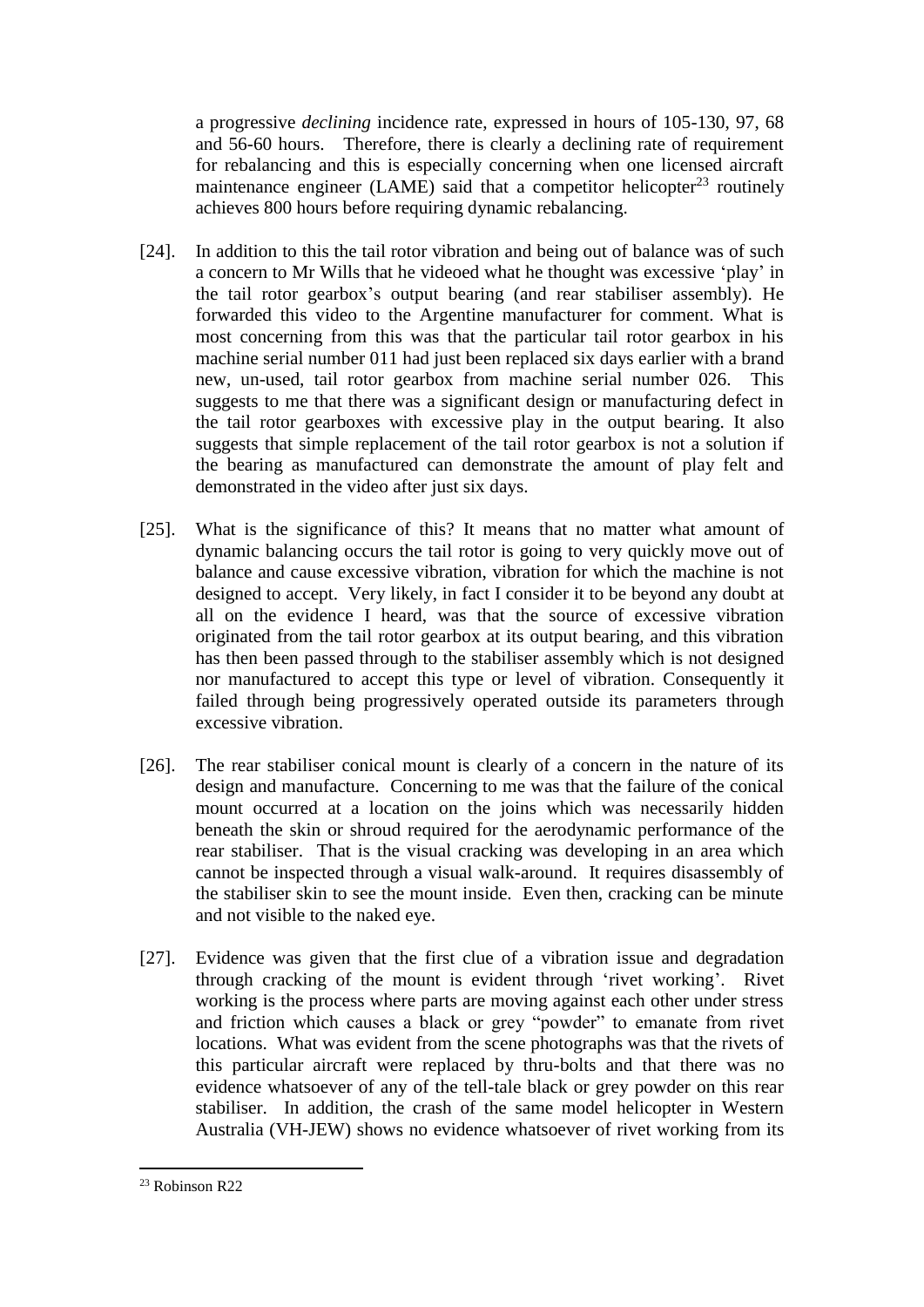rear stabiliser, which also has fitted thru-bolts (which appears in the photographs to have even been completely painted over, which may have "sealed" any rivet working powder inside the skin).

- [28]. What is clear from this is that no simple walk-around by the pilot will detect the problem by any tell-tale powder. Clearly, the unit needs to be redesigned, whether through thicker metal or the use of oblique stabilisers from the tail boom circular mount up to the vertical fins (perhaps one-third or one-half of the way along their length), but the precise aeronautical engineering solution is beyond my expertise. In any event the foundation issue is first for a solution to eliminate the excessive vibration being generated from the tail rotor gearbox. First fix the tail rotor gearbox output bearing issue, then if applicable strengthen the stabiliser mount.
- [29]. There was information contained in the ATSB report, and appropriately so, that Mr Wills did not hold the appropriate licence to conduct commercial operations, low level flying, or use this particular aircraft for commercial operations. I appreciate, without making any finding whatsoever, that if there was any such breach these matters do not impact on the fact that there is an inherent problem in the manufacture of the tail rotor gearbox and rear stabiliser assembly of this model helicopter. These inherent issues could still emerge even if the helicopter is only used for the proverbial 'Sunday drive to church'.
- [30]. There is one matter I must highlight because it causes me significant concern. The evidence was that there may be nine to ten, or a maximum of twelve of these aircraft imported into Australia. Two of these have crashed in disturbingly similar circumstances where the rear stabiliser has simply fallen off in flight causing a collision with terrain. The inquest was told that some 40 such aircraft have been manufactured and sold world-wide. That means that 5% of all these aircraft have crashed with the same problem, and approximately 17-20% of all Australian sold helicopters have crashed. Whilst it is considered an experimental aircraft I am concerned that there does not appear to have been any action yet taken by CASA (and in making this statement I leave aside entirely the ATSB which have taken an admirably active role in investigating and notifying owners of these aircraft). Perhaps there is good reason they have not, but no reason nor explanation was made aware to me.
- [31]. To my mind clearly CASA needs to take an active look at the circumstances of this accident to consider what action is necessary to protect those users who are out there flying these aircraft right now. One observation I also make is that neither the Argentine manufacturer of this model helicopter, nor its' present Australian distributor, participated in an active role<sup>24</sup> in the inquest despite contact with them and notification of the hearing.

<sup>&</sup>lt;sup>24</sup> Indeed they took a position of no involvement whatsoever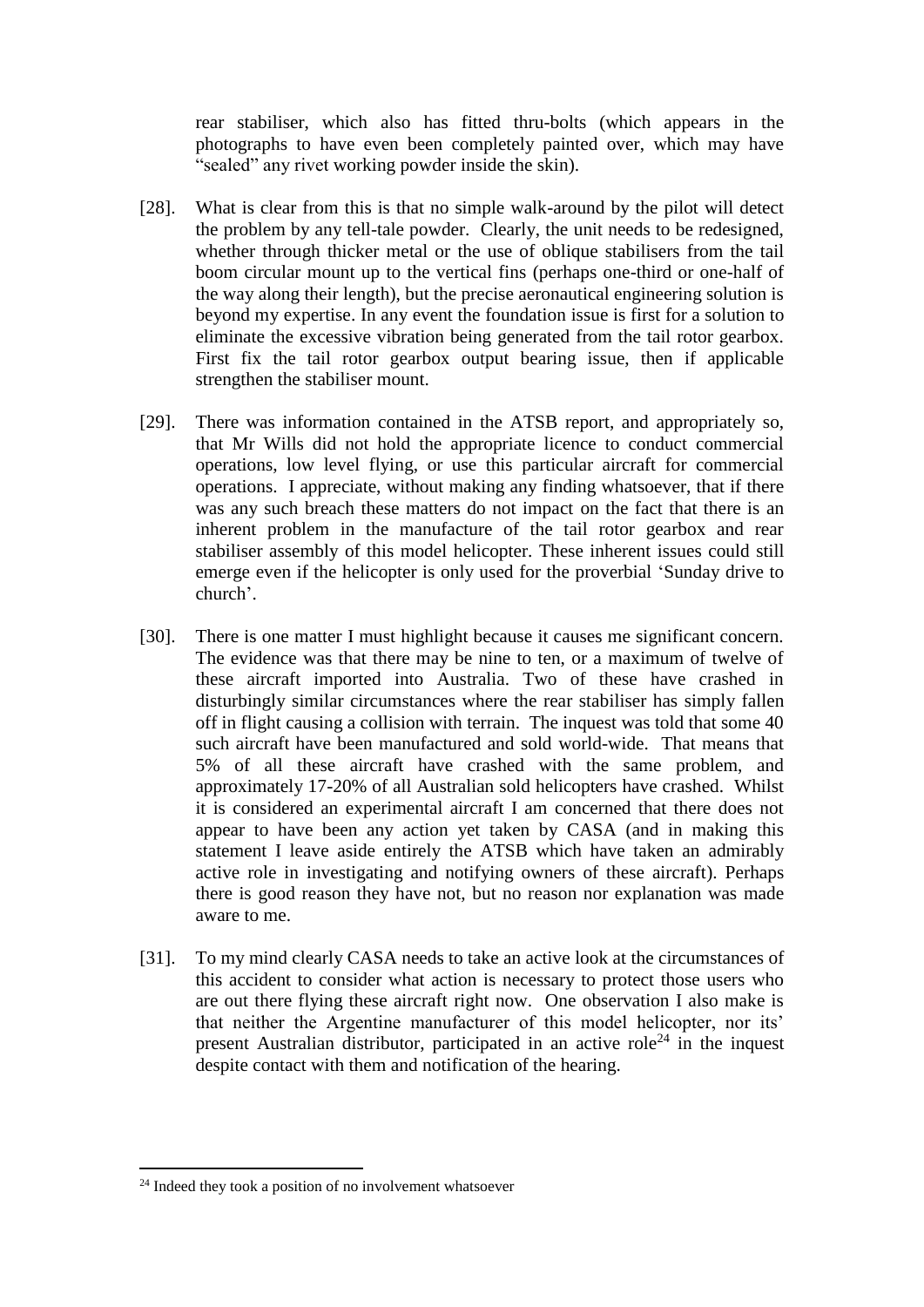# **List of Inquest Issues Answers**

# **Coroners Act s. 45(2): 'Findings'**

- [32]. Dealing with the list of issues for this inquest the answers are as follows:-
- [33]. Issue 1. My primary task is the information required by section 45(2) of the *Coroners Act 2003*, namely:
	- a. Who the deceased person is Michael Vincent Wills<sup>25</sup>,
	- b. How the person died Mr Wills died when the rear stabiliser assembly's conical mount failed whilst in-flight and the aircraft then collided with terrain,
	- c. When the person died  $-12$  May 2014<sup>26</sup>,
	- d. Where the person died Hulton Station, Landsborough Highway, Barcaldine<sup>27</sup>, and
	- e. what caused the person to die Multiple injuries, due to a helicopter  $crash<sup>28</sup>$
- [34]. Issue 2. Primarily the crash occurred due to the particular design and manufacture of the parts<sup>29</sup> which failed in flight. Why it failed appears to be through excessive and repeated vibration which caused the component to suffer 'metal fatigue'<sup>30</sup>. It had been an ongoing issue as evidenced by the repairs made though welding (and re-welding) that had occurred. The videos taken by Mr Kelly show the issue well.
- [35]. Issue 3. It is clearly desirable that further investigations are carried out to determine a solution for the issues with the tail rotor gearbox output bearing and rear stabiliser conical mount. Perhaps an altered design of gearbox is required or sealed bearing if dust is an issue? Maybe bracing struts are required for the stabiliser or thicker grade aviation material for its construction? There may be some relatively simple solution but with five percent<sup>31</sup> of these aircraft crashing due to the same issue there is a problem even if the numbers are not great. The manufacturer of the aircraft is based in Argentina, South America, and so well outside the jurisdiction of Australia, but clearly CASA can consider the investigation findings by the ATSB to determine what safety measures are required of this aircraft in its' design and manufacture for its continued suitability for use in Australia. They may also

<sup>25</sup> See exhibit A1 QPS Form 1

<sup>26</sup> See exhibit A2 Life Extinct Form

<sup>27</sup> See exhibit A2 Life Extinct Form

<sup>28</sup> See exhibit A3, Form 3 Autopsy Certificate

<sup>&</sup>lt;sup>29</sup> The rear stabiliser's conical mount failure was caused by excessive, prolonged, exposure to excessive vibration from the output bearing of the tail rotor gearbox although the possible initial contribution from a single hard landing cannot be entirely excluded.

<sup>&</sup>lt;sup>30</sup> I use this term loosely

<sup>&</sup>lt;sup>31</sup> Evidence of the ATSB investigator was that two of these aircraft have crashed in Australia and investigations show it is the same part which failed. There have been only 40 of these aircraft manufactured (or should I say supplied as a kit for assembly).  $2/40 = 5\%$ , which is an extraordinary (in my opinion) failure rate, and this is just on the two incidents within Australia we are aware of. I was advised there are another 8-9, possibly 12, owners in Australia, so the issue remains.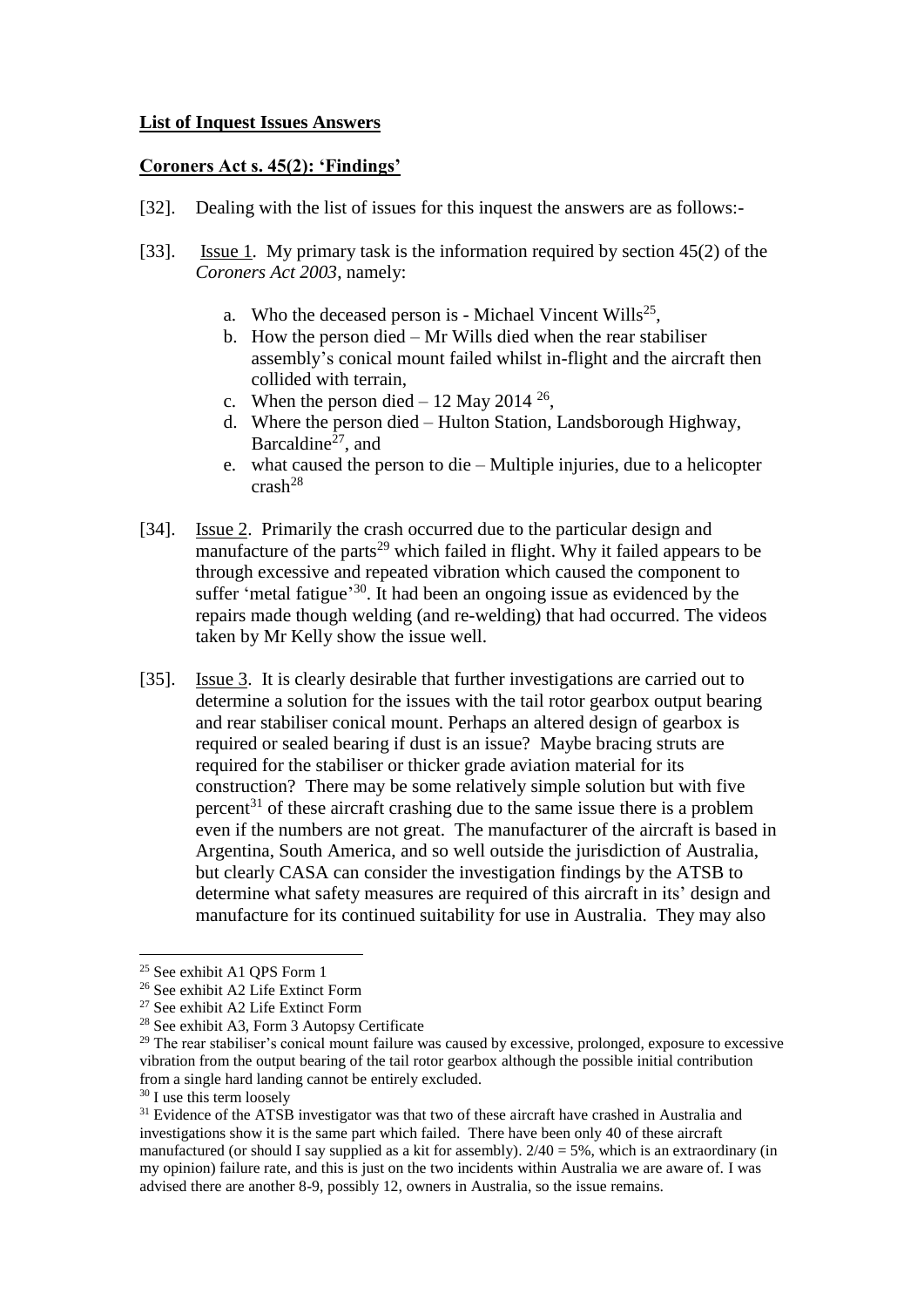consider whether this model aircraft should be grounded until a solution is found? That is a decision for that regulatory safety authority. No doubt other overseas aviation regulatory bodies and the manufacturer will have a keen interest in the actions taken.

# **Coroners Act s. 46: 'Coroners Comments' (Recommendations)**

- [36]. This incident does provide the opportunity to recommend important improvements aimed at reducing the risk to users of this particular model of Cicare`.
- [37]. To my mind there appears to be a clear issue with the fitness for use of the tail rotor gearbox output bearing and rear stabiliser as they are presently manufactured. It is, indeed in my mind, certain that excessive vibration from the gearbox on its' output side is causing the failure of the stabiliser which presents as cracks<sup>32</sup> around the join at the conical (or horizontal) mount section. Clearly the manufacturer should redesign the tail rotor gearbox to eliminate the movement which develops from very little use and the stabiliser component for greater practical durability through either oblique bracing struts supporting the vertical fins, high heat treatment of the tube and its welds, or perhaps heavier gauge materials<sup>33</sup>. None of these options are expensive nor difficult processes. The high heat treatment (termed 'Normalisation" seems very straight forward and could be implemented almost immediately). Perhaps the component only has a certain number of hours of useful life before it should be replaced? This is beyond my expertise, but clearly there is an ongoing issue for the experts at the ATSB to monitor and CASA to determine the most suitable way to enforce<sup>34</sup> a safer aircraft.
- [38]. Accordingly I make Recommendations in this regard but I do point out that I consider there does not need to be any wholesale change to this aircraft in its use, simply a better awareness of the tail stabiliser issue, and a practical, costeffective, solution. These types of aircraft are essential equipment for undertaking activities on large rural properties and accordingly should always be available for such. This model merely has a component issue which needs prompt addressing, not wholesale changes to the use of such helicopters.
- [39]. It was apparent at this inquest that the tail stabiliser assembly developed cracking despite its re-welding so that is not a solution as the cracks then developed around the welds, some may say simply taking the path of least resistance. Accordingly it is desirable that if any metal fatigue cracking is detected in the tail stabiliser assembly that the item is only replaced. I note that the item is manufactured as a complete unit, and it is simply a "bolt-on/bolt-

<sup>&</sup>lt;sup>32</sup> Sometimes not visible, but likely present due to 'working rivets' where fine black powder appears to bleed from rivet locations, indicating excessive friction and movement is occurring. The ATSB's letter to owners (see exhibit D1 at page 23) diagrammatically explaining this is commendable.

<sup>&</sup>lt;sup>33</sup> These are merely suggestions for investigation given by an admittedly aviation layman Coroner

<sup>&</sup>lt;sup>34</sup> I appreciate it is an Experimental Category aircraft, and so far lesser restrictions and rules apply, but in the instance of this model Cicare` there clearly is an issue that needs prompt correcting.